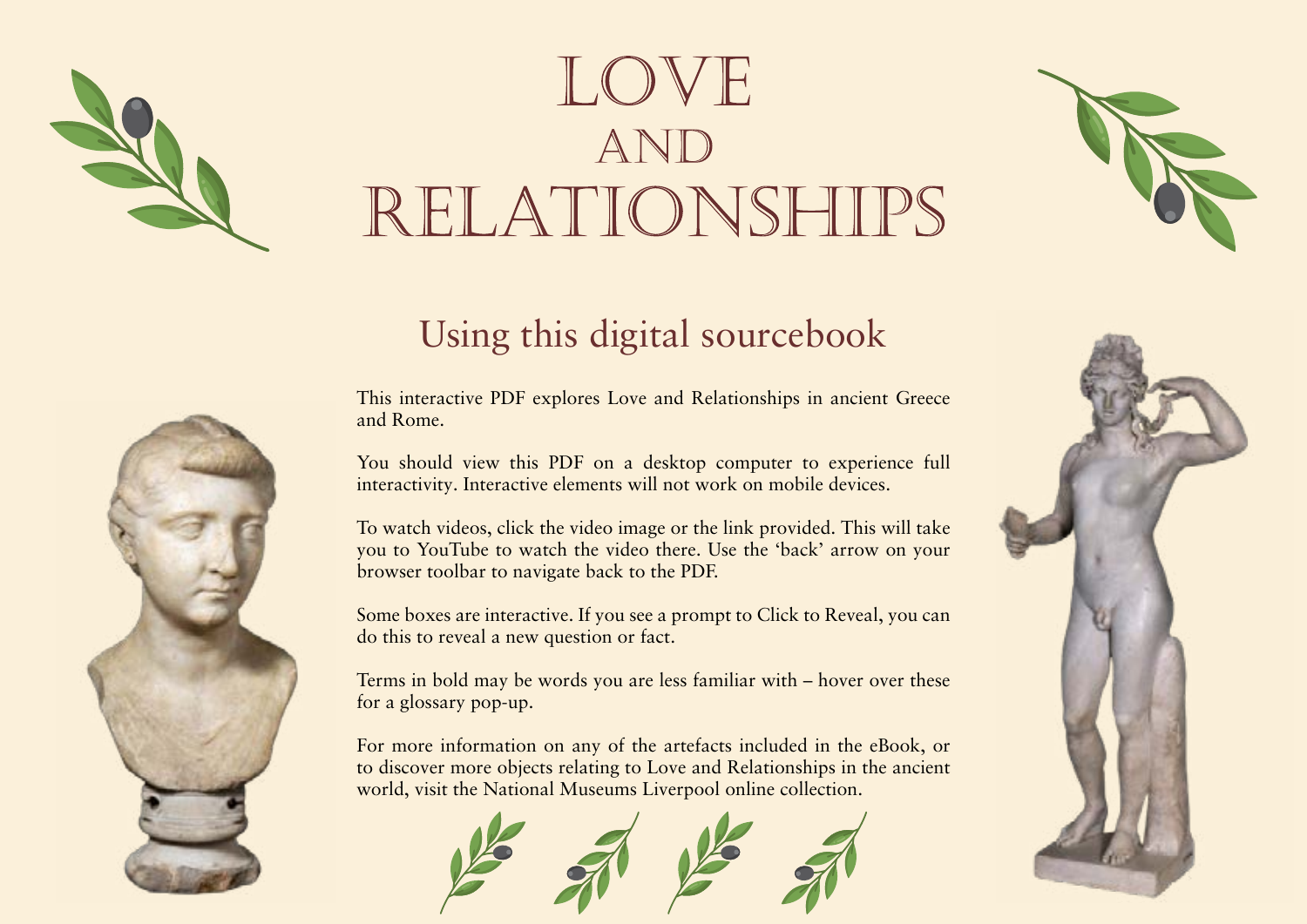

Glance at modern culture – pop songs, reality TV shows, the latest novels – and our obsession with love stories is clear. The Greeks and Romans loved love too; philosophers debated its meaning, poets wrote ballads and fables in honour of it, and a great deal of societal importance and expectation was placed on marital and romantic relationships.

Women in ancient Greece were defined by their marital status. They would be engaged to their husbands by their fathers, and thereafter were expected to manage the household (in Greek, the **oikos**), while providing their new husband with heirs. Their

Greek: the household as **allows** scarefully guarded, to ensure that ise as to the paternity of their children. In

Athens, the ideal woman was not supposed to leave the house except for very specific reasons such as religious festivals or funerals.

When she did leave, she had to wear a veil and be accompanied. Of course, the reality was very different; many poorer women, for example, were given more freedom because they needed to work.

Roman women had more rights. They could inherit property, divorce their husbands and enjoy a limited life outside the home. But women were still barred from public life, and were expected to marry in order to bear legitimate children for their husbands. Roman women were placed under the care of a (male) **paterfamilias**, Greek: the household<br>
ise as to the paternity of their children. In<br>
Athens, the Ideal woman was not supposed to leave the house<br>
except for very specific reasons such as religious festivals or<br>
funeshe did leave, she had

whose role was to oversee the whole household. Two types of the whole householders of the state of the state of the state of the state of the state of the state of the state of the state of the state of the state of the st paterfamilias would still would continue to enjoy under male authority regard

Roman marriage existed. Under a c<sup>Roman:</sup> the (male) head of would leave the authority of her new buy Roman: a marriage in which lembers of control of her new huse Roman: a marriage in which imported the materializes would still the woman left the authority of  $\vert$ <sub>V</sub> women her paterfamilias and her new husband took control of her are the a household, who had legal Roman: a marriage in which lembers of the woman left the authority of  $\|y\|$  women

authority of the pater dmilias,

## ROMAN GRAVE ALTAR OF PASSIENIA GEMELLA AND HER TWO SONS, 135 CE - 145 CE



This grave altar demonstrates how great a power imbalance could exist between men and women in ancient Rome. It was dedicated to Passienia Gemella and her sons by L. Passienius Saturninus, her husband. The inscription refers to her as both his wife and his freedwoman (that is, she was a slave of his whom he subsequently set free and married). Their son Doryphorus was freeborn, while his brother Sabinus is included in the inscription as both her son and a freedman. This indicates that Sabinus was born while his mother was a slave and so was a slave himself until L. Passienius Saturninus freed

Museum number: 59.148.302 him.

While women in ancient Rome did usually get some say in who they married, Passienia Gemella may have been unable to refuse her husband – a man who had also been her owner. At the same time, this grave altar is a touching and significant memorial from a husband to his wife, perhaps indicating that their relationship was, despite everything, loving.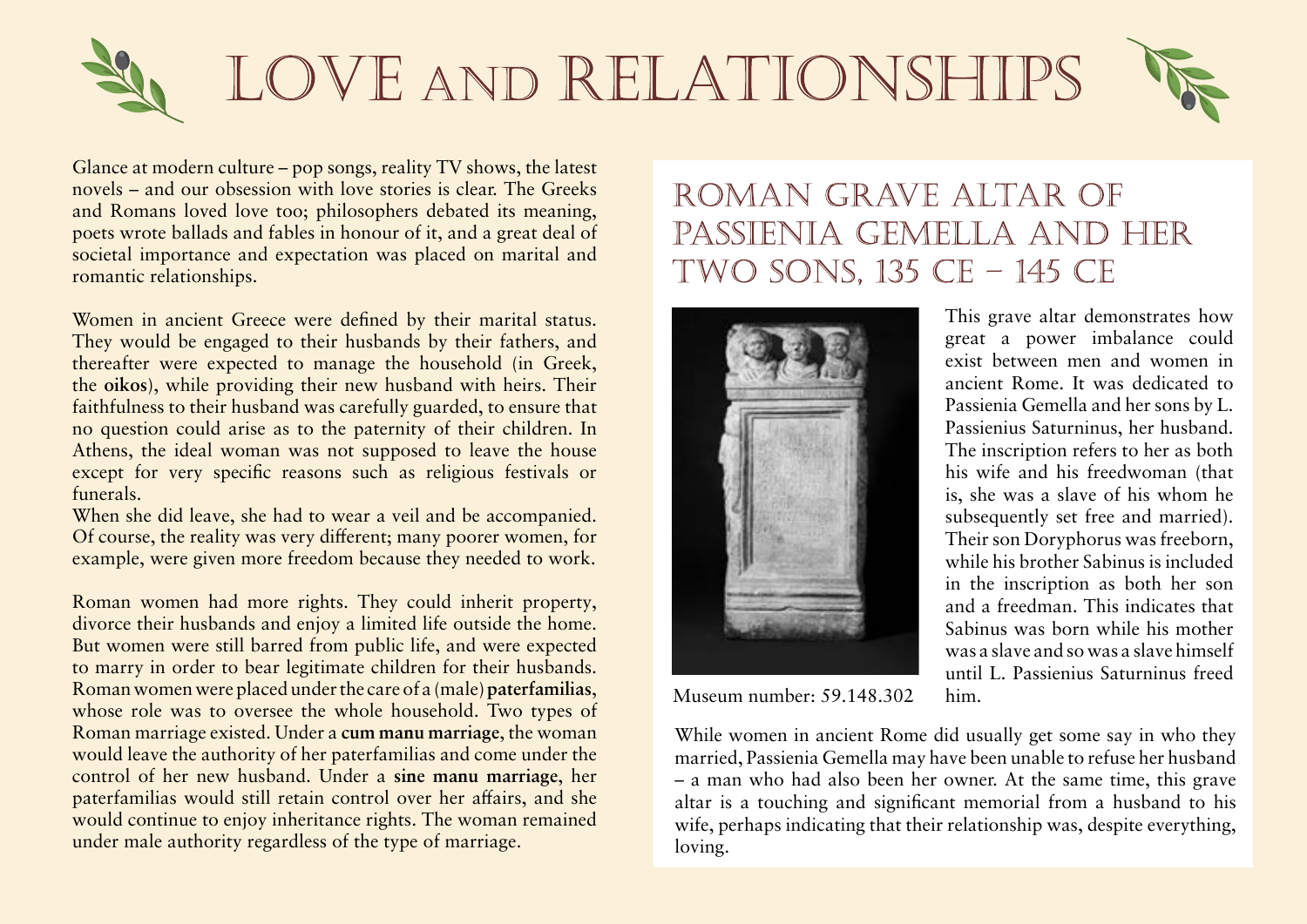An idealised Roman woman would be expected to demonstrate the virtues of piety, marital duty and loyalty. These virtues were all championed by the first Emperor of Rome, Augustus, who instigated reforms to marriage and morality laws in order to revive 'traditional' societal values. Livia Drusilla, Augustus' wife, was upheld as the ideal matron and a symbol of the values Augustus promoted. The portrait below was used to underline this propaganda.

Livia has a long oval face, a wide brow, narrow eyes and a simple, humble hairstyle.

Her expression is of modesty and piety; she wears the **stola**, a long sleeveless thick fabric worn by respect

married to Roman citizens. The sto qualities: chastity, modesty and obediRoman: a long dress worn by women to symbolise their status as matrons married to Roman male citizens



## ROMAN PORTRAIT OF THE EMPRESS LIVIA, 1ST CENTURY CE

Livia Drusilla (59 BCE - 29 CE) came from a distinguished noble family, the Claudians. She married Octavian, who would go on to become the Emperor Augustus, in 38 BCE, divorcing her previous husband. She had two sons from her previous marriage, Tiberius and Drusus. Tiberius was adopted by Emperor Augustus and following his death, became his successor. Livia was instrumental in securing her son as the heir. Many Roman writers accused her of plotting and even murder. death, became his successor. Livia was<br>instrumental in securing her son as the<br>heir. Many Roman writers accused her<br>of plotting and even murder.<br>Museum number 1988.116<br>Nuseum number 1988.116



**Augustus represented his wife Livia as a model for the traditional values he wanted to promote. Later Roman writers portrayed her as ruthless and ambitious.**

 $\mathcal{L}$ **To what extent can we draw an accurate portrait of Livia from this conflicting evidence?**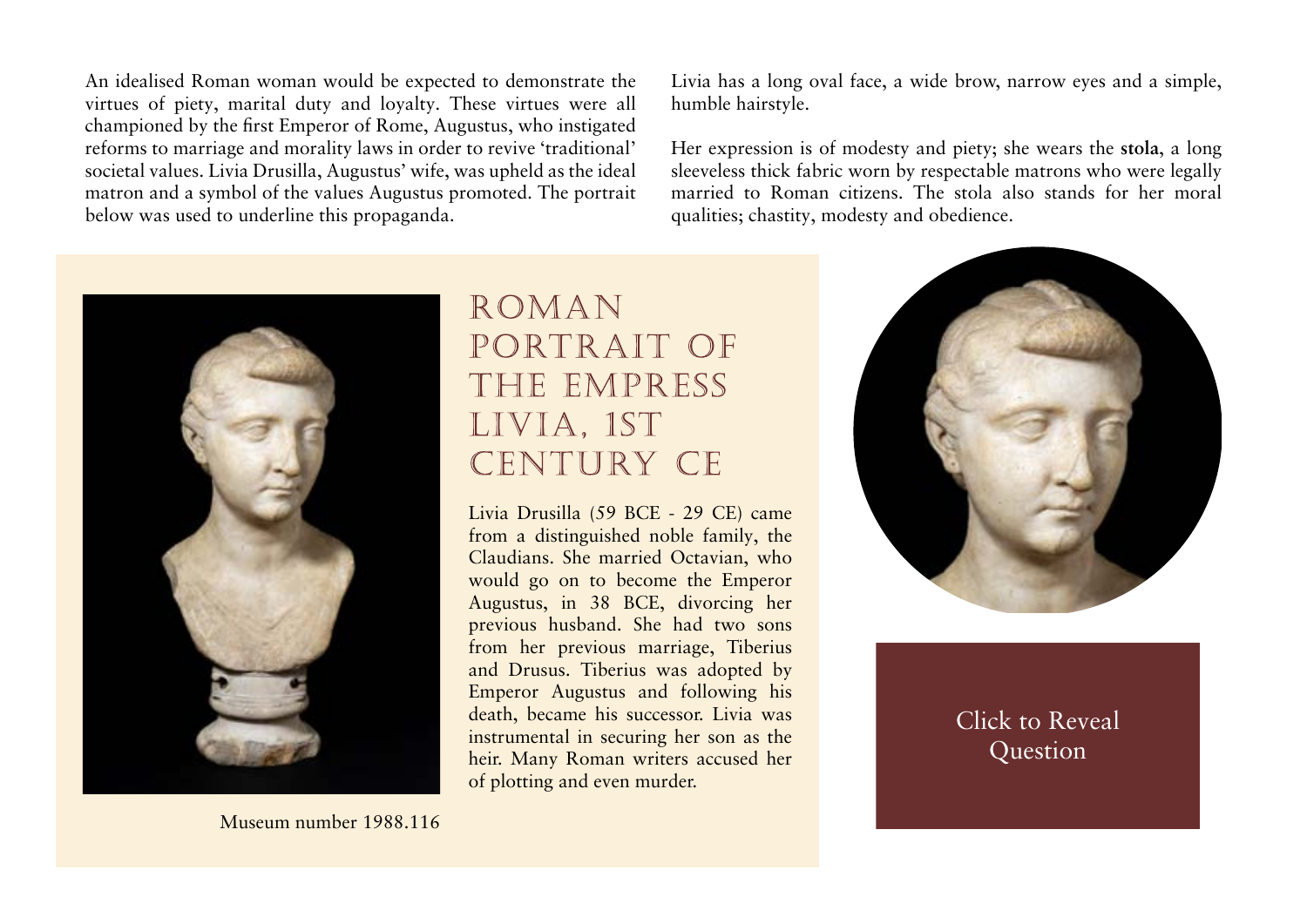Augustus' moral reforms were only partially successful. For all that the ideal of the Roman family was made centrally important, love and passion still led many to undermine the institution of marriage. In fact, the emperor's own daughter and granddaughter (both called Julia) were exiled for adultery under the new laws!



Laws protecting the institution of marriage and forbidding sexual relationships between two Romans outside of marriage nevertheless allowed scope for Roman men to engage in affairs with those of a lower social class (including their own slaves). Queer relationships were permitted as long as the Roman citizen remained the penetrative partner in intercourse. The Emperor Hadrian favoured his male lover Antinous openly. When Antinous tragically drowned in the Nile River, Hadrian had him turned into a god and sent statues of him across the Empire. Although this is an extreme example, it demonstrates the Roman ability to separate marriage from (heterosexual or queer) love.

> Roman women were not allowed to engage in extramarital relationships (which does not mean that they did not). Although we know very little about queer relationships among Roman women, they were not legally forbidden as they did not result in the production of potentially illegitimate children. Intriguingly, Hadrian's wife Vibia Sabina is praised in love poetry by the poet Julia Balbilla – perhaps the Empress had her own Antinous.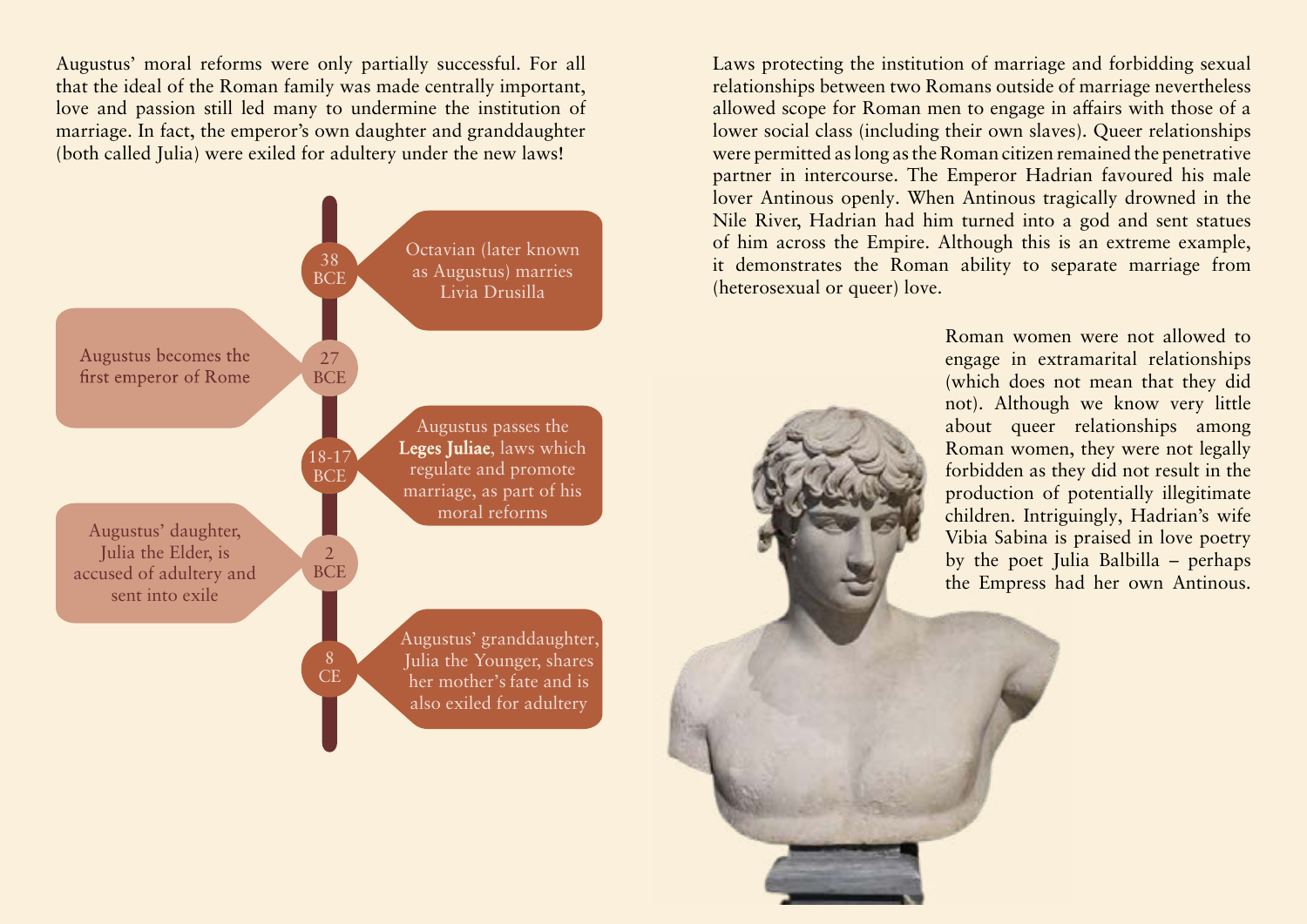## ROMAN STATUE OF ANTINOUS, 130 CE - 138 CE CE



Museum number: LL 208

#### **ancient world. Click to Reveal Question the types of evidence which survives from Greece and Rome.**

This statue depicts the over-lifesized likeness of Antinous, a youth of renowned beauty and the lover of the Emperor Hadrian. Antinous drowned in the river Nile in 130 CE and Hadrian was devastated. He found consolation by surrounding himself with portraits of his beloved. He also founded a city on the banks of the Nile in honour of Antinous, which he called Antinoopolis and which had a temple to Antinous. A festival was also founded to honour his memory. The statue presents an idealised and heroic body while the youth's gaze to the sky emphasises his newfound godhood.

*Some say that the finest thing on black earth is an army of cavalrymen; others say it's infantry, or ships. But I say it's whatever you love. It's quite easy to explain. Helen, who far surpassed mortal-kind in beauty, left her husband, the best of all men, and went to Troy, paying no mind at all to her child or loving parents. She was led astray… She has reminded me now of the absent Anactoria.* 

#### Sappho, fr. 16

An extract from a love poem by the Greek poet Sappho. Here, she compares her love for an absent female companion to that of Helen's destructive love for a man. Sappho's poetry often gives voice to strong desire for other women. Because of this, she has become an important queer figure. Sappho was from the island of Lesbos, where we get the word lesbian from, and wrote poems for public performances. However, we know very little else about her life, mostly relying on what we can piece together from her poems. Later tradition reported that she had married a man called Kerkylas from the island Andros – but this is almost certainly a joke. Her husband's name could be translated into English as 'Mr Cox from the Isle of Man'.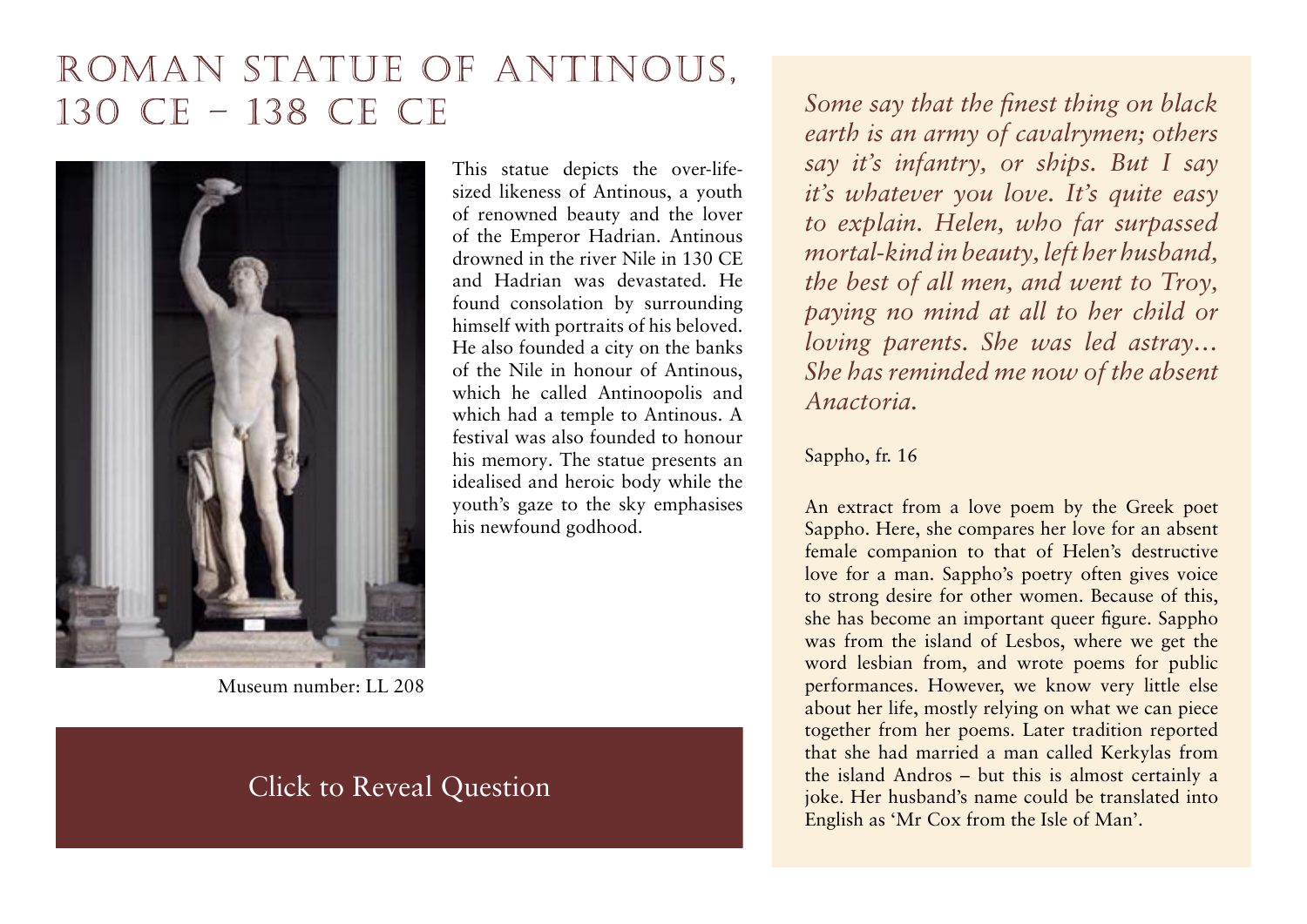## ROMAN STATUE OF A STANDING HERMAPHRODITE, 70 CE -100 CE

So Romans and Greeks distinguished carefully between marital and romantic relationships, although both were governed strictly by social convention and even laws. Different rules applied to men and women. Even so, there was still space for some constructive ambiguity within societal norms. Hermaphrodite statues like the one below depict a mythical figure whose gender is non-normative and who therefore provokes interesting and challenging tensions. These kinds of statues were hugely popular in the ancient world, and Ovid also told Hermaphrodite's story in his anthology of myths, the *Metamorphoses.*

This statuette depicts the mythical figure of Hermaphroditus or Hermaphrodite. They are called by both names because one is a man's name (Hermaphroditus) and one is a woman's (Hermaphrodite). In classical mythology, Hermaphroditus was the son of Hermes and Aphrodite. The nymph Salmacis became infatuated with the handsome youth but Hermaphroditus resisted her advances. When Salmacis forcibly embraced Hermaphroditus, she prayed that they never part. The gods granted her wish, and the two became a single being, both male and female. Hermaphroditus thus has both typically-male and typicallyfemale sexual characteristics.

Hermaphroditus was a common subject in ancient Greek and Roman art. Hermaphrodites are normally depicted either nude, as in this statuette, or lifting a garment to expose their male genitals. The term hermaphrodite was historically used to describe people with ambiguous genitalia or gender. Today the word hermaphrodite is generally considered misleading and problematic when used to describe people. Instead, the term intersex is used to describe someone whose body does not neatly conform to one or the other gender.



Museum number: LL 13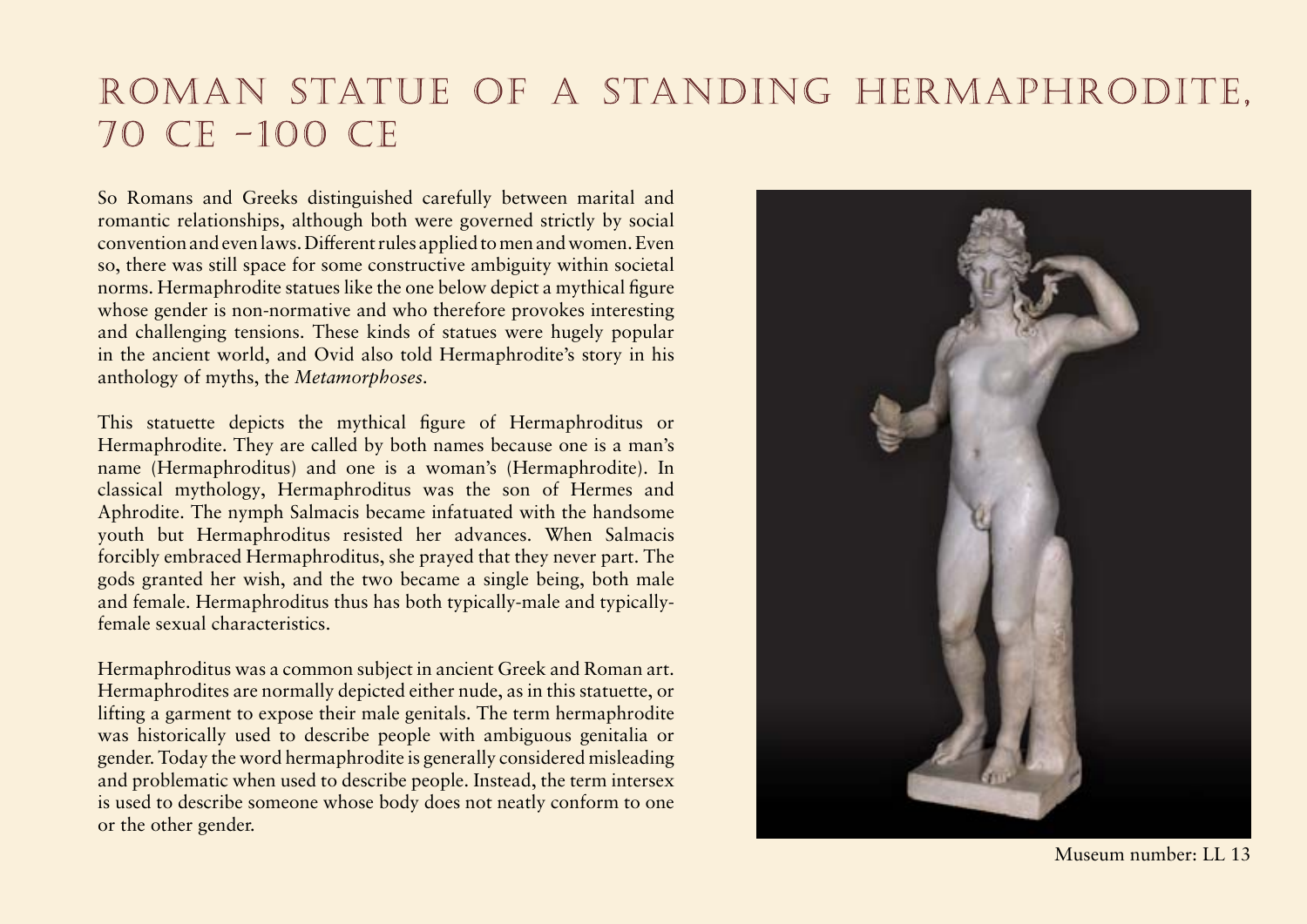Ovid's version of the story of Hermaphroditus inverts the usual trope of a man spying on a woman bathing, by having the nymph Salmacis spy on Hermaphroditus:

*Without hesitation, he removed the delicate clothes from his soft body, lured by the temperature of the enticing water. He really pleased her then, and she burnt with desire for his naked form… She could scarcely endure delay, she could scarcely put off her joy, she longed to embrace him now, she barely restrained herself from loving him now… "He's mine", cried the nymph, and she flung all her clothes off and threw herself into the water. She held him as he fought, stole forced kisses, fondled him, touched his unwilling chest, and wrapped herself all around him… "You can fight, naughty boy," she said, "but you can't run. Oh gods, let it be so, and let no day separate this man from me, or me from him!" The gods were moved by her prayer; their two bodies were mixed together and combined, and a single form was produced… They were not two but a twofold form, so that they could not be called woman or boy – they seemed to be neither, and both.*

Ovid, *Metamorphoses* 4.344-379

## SLEEPING 'VENUS', 1ST - 2ND CENTURY CE

This statue originally showed a reclining hermaphrodite breastfeeding infants. However, its owner Henry Blundell had it altered in the eighteenth century to remove the male genitalia and children, and transform it into a statue of Venus. This involved significant re-carving of the original sculpture, an echo of the unnecessary medical interventions still inflicted on intersex people today. There is a sketch of the statue in its original condition in the British Museum collection.



Museum number: 59.148.25 <https://www.youtube.com/watch?v=3OTCCPj2w6k> Watch the video at: